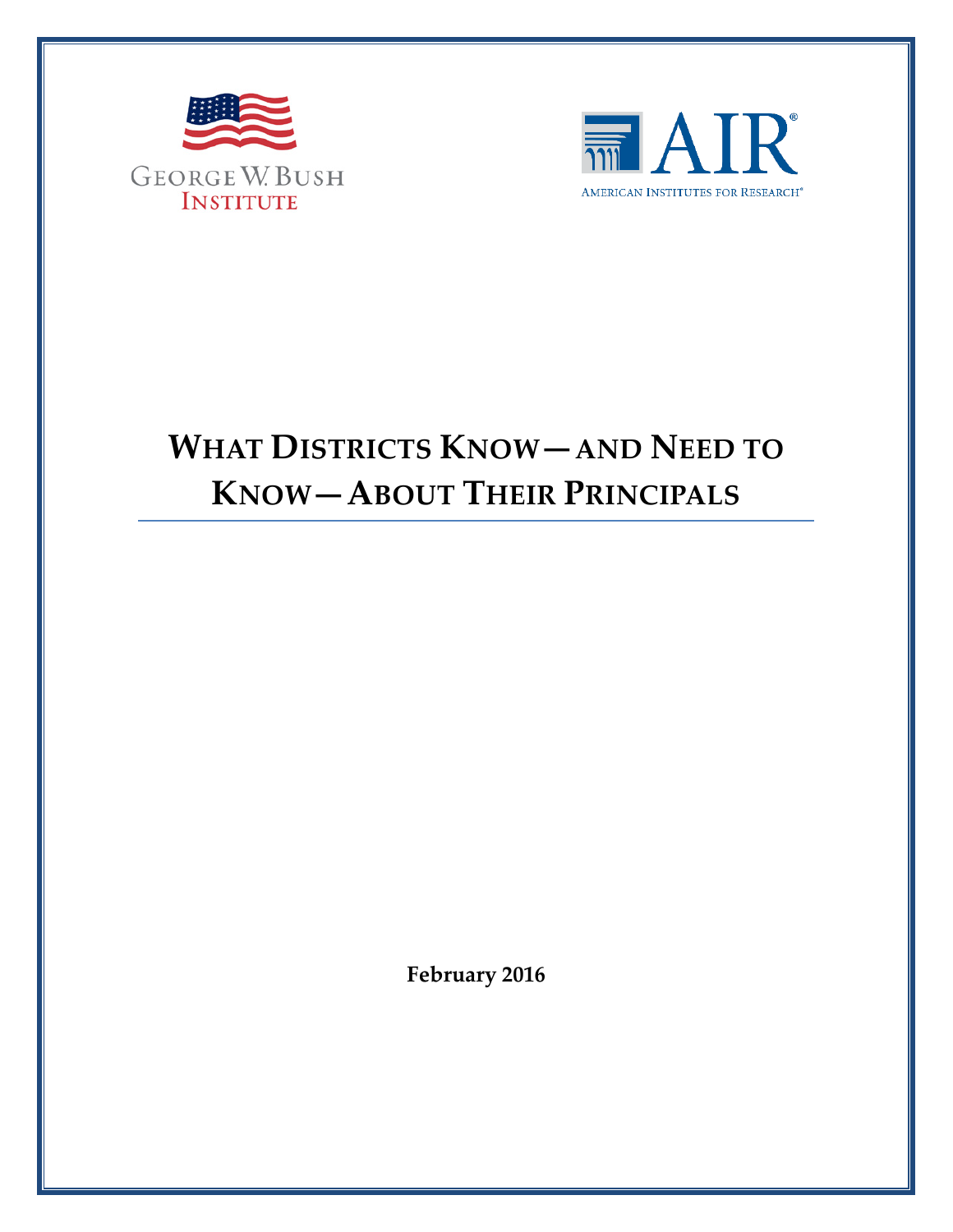# What Districts Know—and Need to Know—About Their Principals

#### **INTRODUCTION**

 $\overline{a}$ 

Research on school leadership has highlighted the impact principals have on student achievement through their influence on classroom instruction, organizational conditions, community support, and setting the teaching and learning conditions in schools.<sup>[1](#page-1-0)</sup> However, there is limited rigorous quantitative research<sup>[2](#page-1-1)</sup> on the best district policies and practices for principal preparation, the selection and recruitment of effective principal candidates, effective principal career development and management, and the retention of the most effective principals. Despite this gap in clear evidence on best practices, districts are responsible for finding, supporting, and keeping effective principals for their schools.

*We define an effective principal as one who positively affects student achievement, retains and develops effective teachers, and maintains a positive school culture and climate.* 

State agencies play a key role in ensuring principals are adequately prepared through their regulation of preparation programs and licensure policies. Many states are undertaking efforts to improve data systems to capture more information about teachers and school leaders, which can help begin to answer outstanding questions about the effectiveness of different policies and practices. Districts should also take steps to ensure that they have the data necessary to answer important questions about how to identify, develop, and retain great principals. For example, to support any understanding of leader effectiveness, districts must be able to accurately link principals to the schools they lead. This requires consistent data about principal assignments to schools over time, including accurate tracking of principal mobility at the beginning, middle, or end of a given school year.

Despite its potential to inform district decision making, high-quality data about principal preparation, experience, and assignment are rarely available within districts. This brief highlights limitations of district-level data on principals encountered during data collection for a study conducted by the George W. Bush Institute and American Institutes for Research on principal preparation programs serving five medium-to-large districts. The brief describes the importance of improving the accuracy and availability of these data to explore questions about how to find, support, and keep the best leaders. We include examples of ways in which districts have addressed data limitations (in the "Practices to Watch" box) and include a suggested data checklist for districts to consider how the data they collect can support policy and research on effective school leadership.

<span id="page-1-0"></span><sup>&</sup>lt;sup>1</sup> See, for example, Clifford, Behrstock-Sherratt, & Fetters, 2012; Hallinger & Heck, 1998; Leithwood, Louis, Anderson, & Wahlstrom, 2004; Marzano, Waters, & McNulty, 2005.

<span id="page-1-1"></span> $2$  By "rigorous research" we are referring to studies that produce direct evidence that a certain policy, practice, or intervention causes or does not cause a direct or an indirect outcome.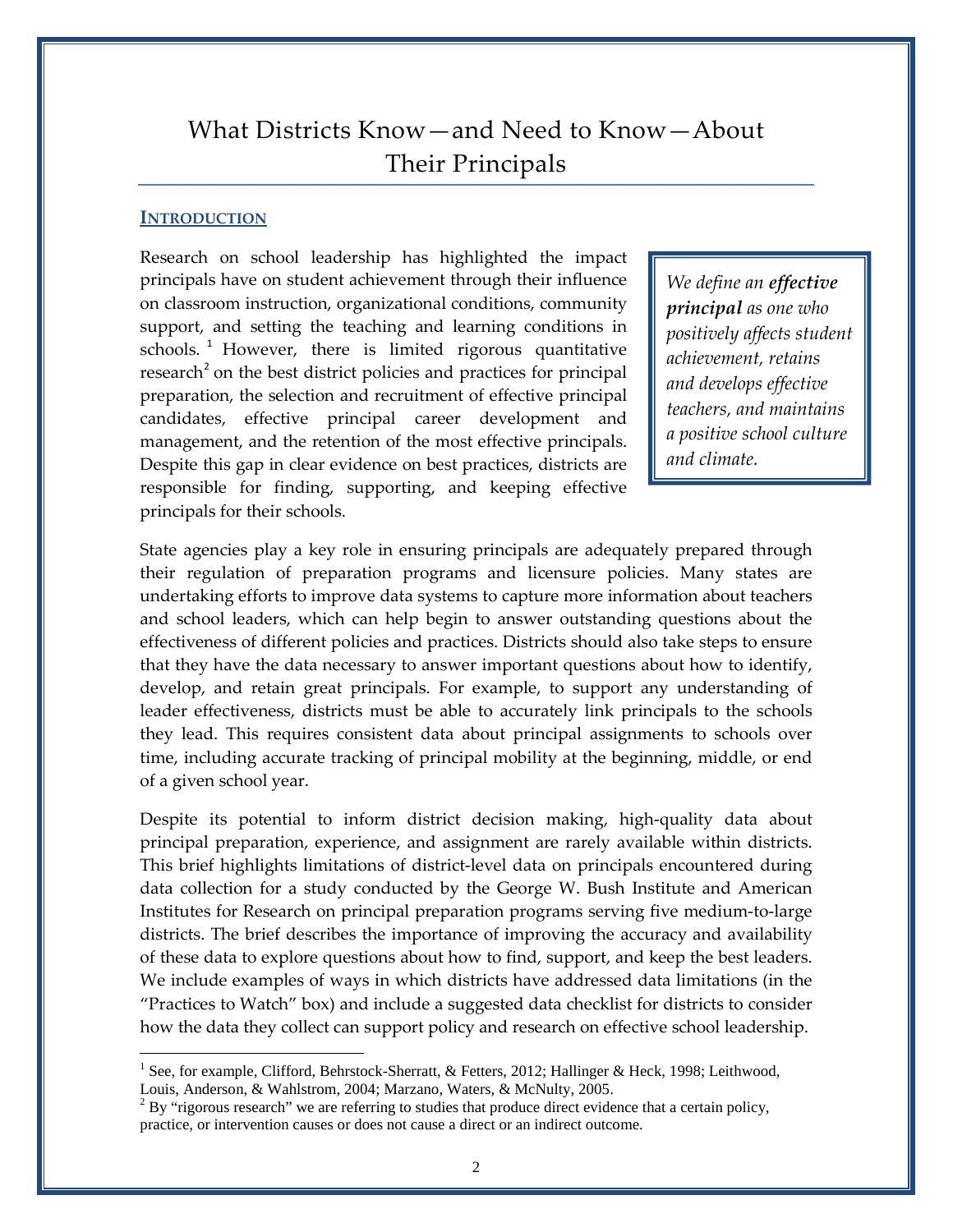### **KEY LIMITATIONS OF DISTRICT-LEVEL DATA**

*Data on principal preparation, certification, education, and training are often incomplete or inaccurate at the district level.*

In our work, we have found one or more of the following limitations in the data available on principals in each school district:

- Information on preparation is being collected for new principals but often is unavailable for more experienced principals.
- Data describe a principal's education level (e.g., that the principal had a bachelor's or master's degree) but do not always indicate the university or certification program within the institution. In cases where the data do include the education level and university, many times there is no information on the subject studied, grades received, or content of the degree (e.g., if the degree was in a field that led to certification or if a graduate degree was obtained in another area unrelated to principal training and certification)*.* Data related to doctoral programs also do not necessarily specify whether a principal is or was enrolled in the program or has completed the degree program.
- Even when data are available on certifications and training, the information is not thorough and rarely captures all certifications or training programs in which a principal may have participated. For example, principals may have completed more than one type of principal preparation and training (e.g., a formal certification from a university, and an in-district training program or alternative pathway program), and district data capture only one of these programs. Data may be collected for about a small number of regional principal preparation partners and not for all entities where principals working in the district may have completed training.
- Data that describe principals' participation in district professional learning, support, or other leadership initiatives (e.g., grant programs targeting leadership support, mentoring programs, and coaching) are available but must be manually collected from several departments or external entities, and these findings may be incomplete for individuals or available for some but not all programs.
- Data provided by the district do not always match the data provided by the preparation or training program. For example, a preparation program may report a principal as a graduate, but in some cases, the district does not have a similar record, or vice versa.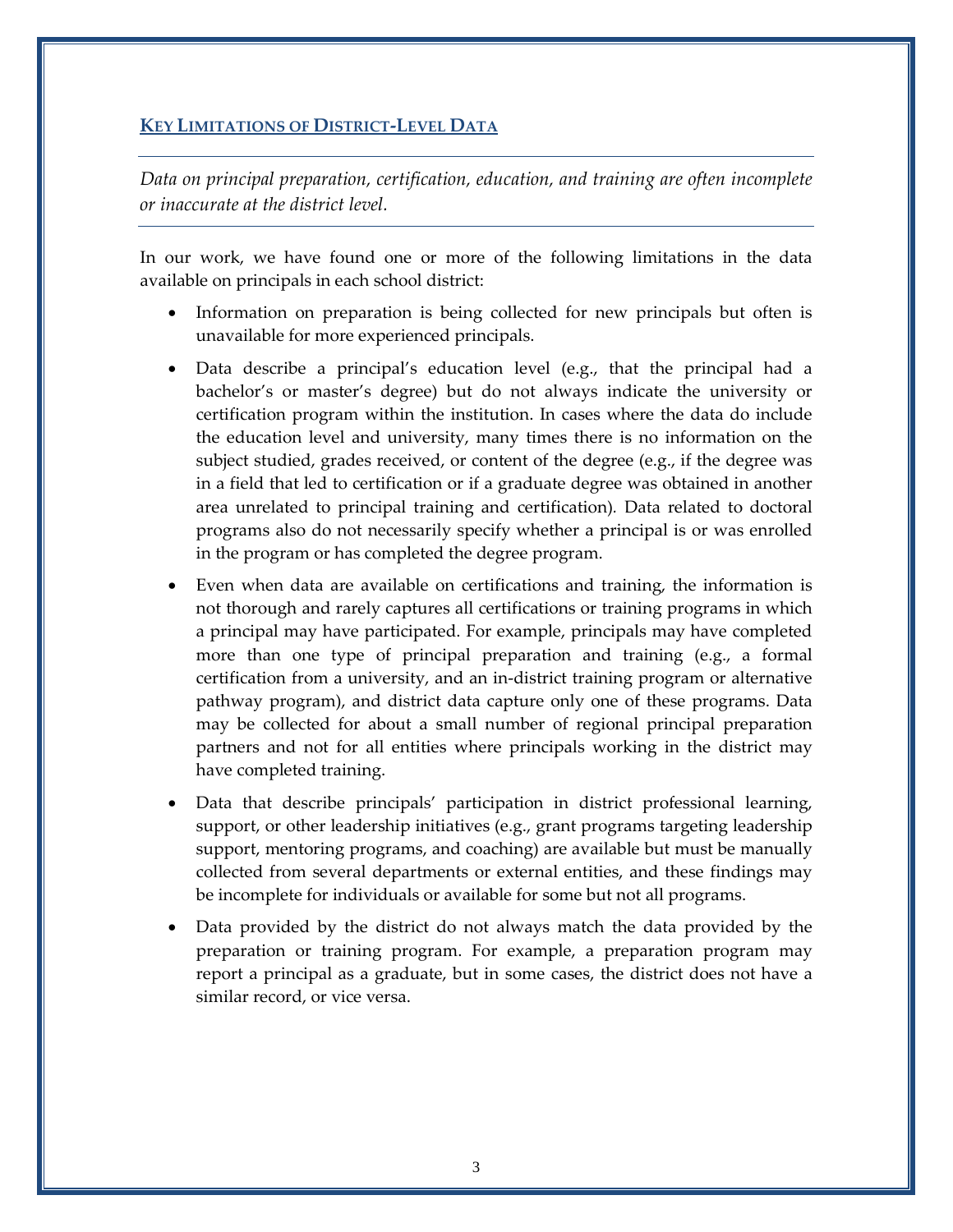#### *Career pathway or principal mobility data are not consistently collected at the district level.*

In our experience, information about other roles that principals served within the district and in other districts prior to becoming principals is rarely available, or if available, it is incomplete. For example:

- Limited or no data exist describing a principal's path to school leadership, such as years as a teacher (in or outside of the current district) or time spent in other leadership positions (such as assistant principal, as a coach or district central office position, or as a principal or other role in other districts or states).
- Sometimes data are available about principals' experiences within the district but not outside.
- Data tracking principals through their careers in the district (i.e., start and end of assignment dates at each school a principal has led) are not always complete. While districts generally track which principals lead which schools during each year, interim principals and midyear transitions were not always documented, which can complicate the attribution of a principal to a given school in a given year and can hinder a general understanding about the patterns of leadership stability.

#### **IMPLICATIONS**

Without consistent, timely, and comparable data, neither district staff nor researchers can track how much training principals have received; whether graduates of different programs show differences in retention, performance, or other outcomes; or how district-provided programs to help principals develop may be functioning. Accurate and comprehensive data collection and analysis has implications for improving district talent management systems.

**Better Prepared Principals.** When school districts know where their most and least effective principals come from, they can work to improve their supply of great principals. Districts who wish to consider partnerships with the institutions that train their principals cannot do so without systematic data on where principals were prepared. Key statistics like effectiveness ratings, student growth scores, or retention of principals that graduated from a given institution could offer insight into the strengths and challenges of a preparation program. Other indicators could be useful as well, such as changes in school climate and culture, teacher effectiveness and growth, retention of staff under specific principals, or parent engagement and satisfaction survey results. Districts could use this information to support program partnership and development decisions.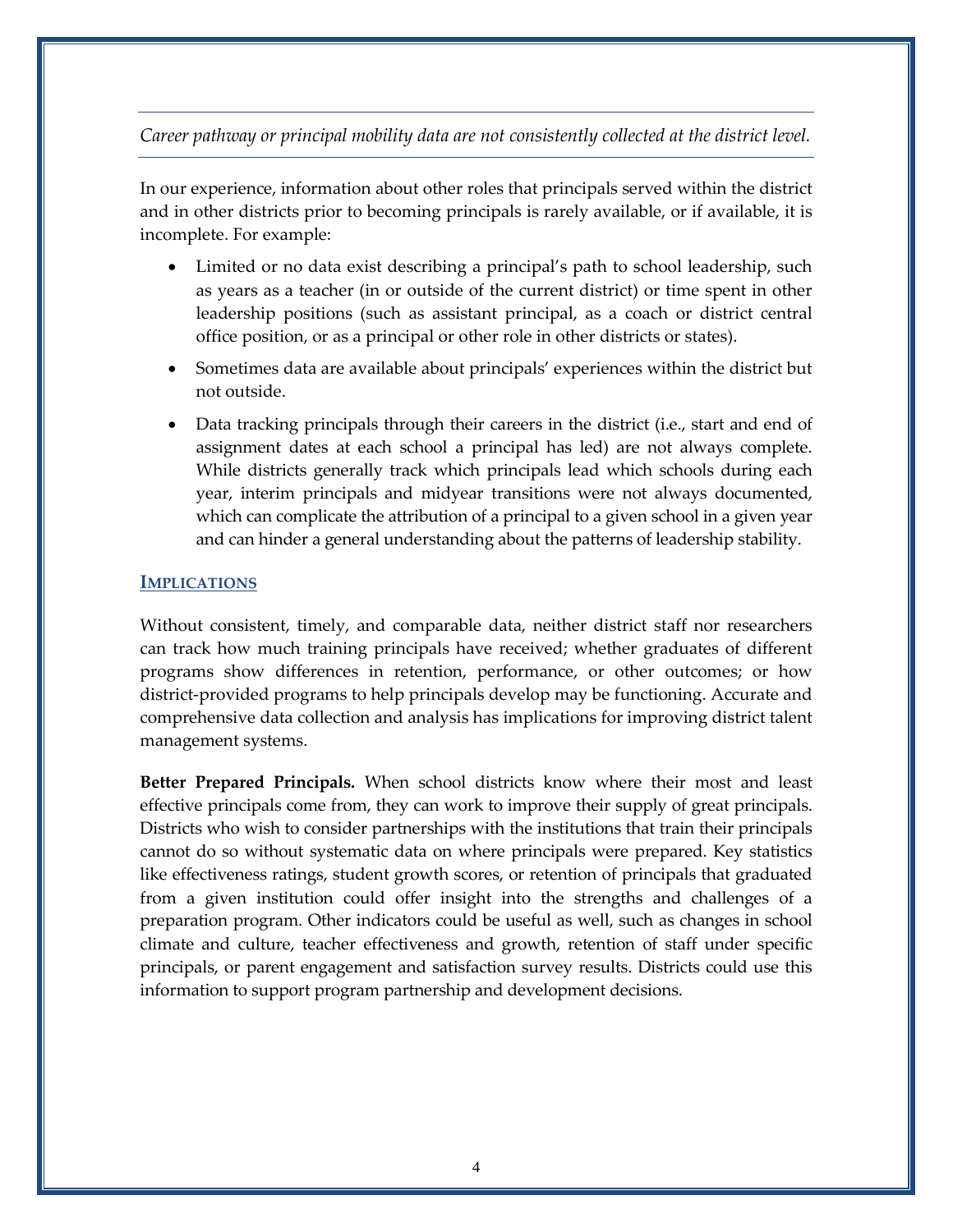**Improved Recruitment.** More detailed data on principal education and training could prove even more powerful when combined with additional information on principal background characteristics, such as the level of selectivity of a principal's undergraduate and graduate institution, grade point average, or certification exam scores. Districts could then explore the extent to which these qualifications are associated with principal effectiveness or other outcomes within their systems. Armed with a better understanding of what types of principal experiences and qualifications are associated with principal effectiveness or other outcomes, districts might require principals to have certain leadership experience as a teacher, teacher leader, or assistant principal before transitioning into the principal role. Districts might also purposefully recruit teachers and other educators with specific experience profiles into leadership development tracks.

**More Strategic Placement.** Better research on the extent to which specific types of experience or qualifications improve outcomes in particular settings may lead districts to discover that some characteristics or qualifications are more or less important in the placement process for different schools. In addition, school districts can work to place a candidate with certain leadership experiences in a school that has a matching need. For example, if a district has an opening at a school in a turnaround situation, then it would be helpful to know if any of the principal candidates for that school had teacher leadership or other experiences in a turnaround situation.

**Well-Developed School Leaders.** The absence of complete or accurate data on principals' in-service learning and development may make it difficult to assess the success of initiatives to strengthen leadership. Districts invest thousands and sometimes millions of dollars in professional development or leadership training programs, often with little evidence of whether these efforts yield the intended results. With better data on which principals participate in which programs or initiatives, districts can track whether participants yield better outcomes such as improved evaluation effectiveness scores or improved student learning gains.

**Enhanced Retention and Succession Planning.** When districts know how many principals leave each year—and why—they can improve their retention policies and practices, and they can better plan for future vacancies by ensuring they have a pool of well-prepared candidates ready to take on the principal role. In addition, it is critical that districts know which principals are most effective so that they can create targeted retention plans to keep those principals in their schools for as long as possible.

#### **CONCLUSION**

We know principals are an important lever to improving student achievement and schools overall. If districts want to increase the number of great principals in their schools, then they must collect and analyze data to help them understand where the best leaders are trained, when a leader may need additional support and resources, and how to keep the best leaders in the district.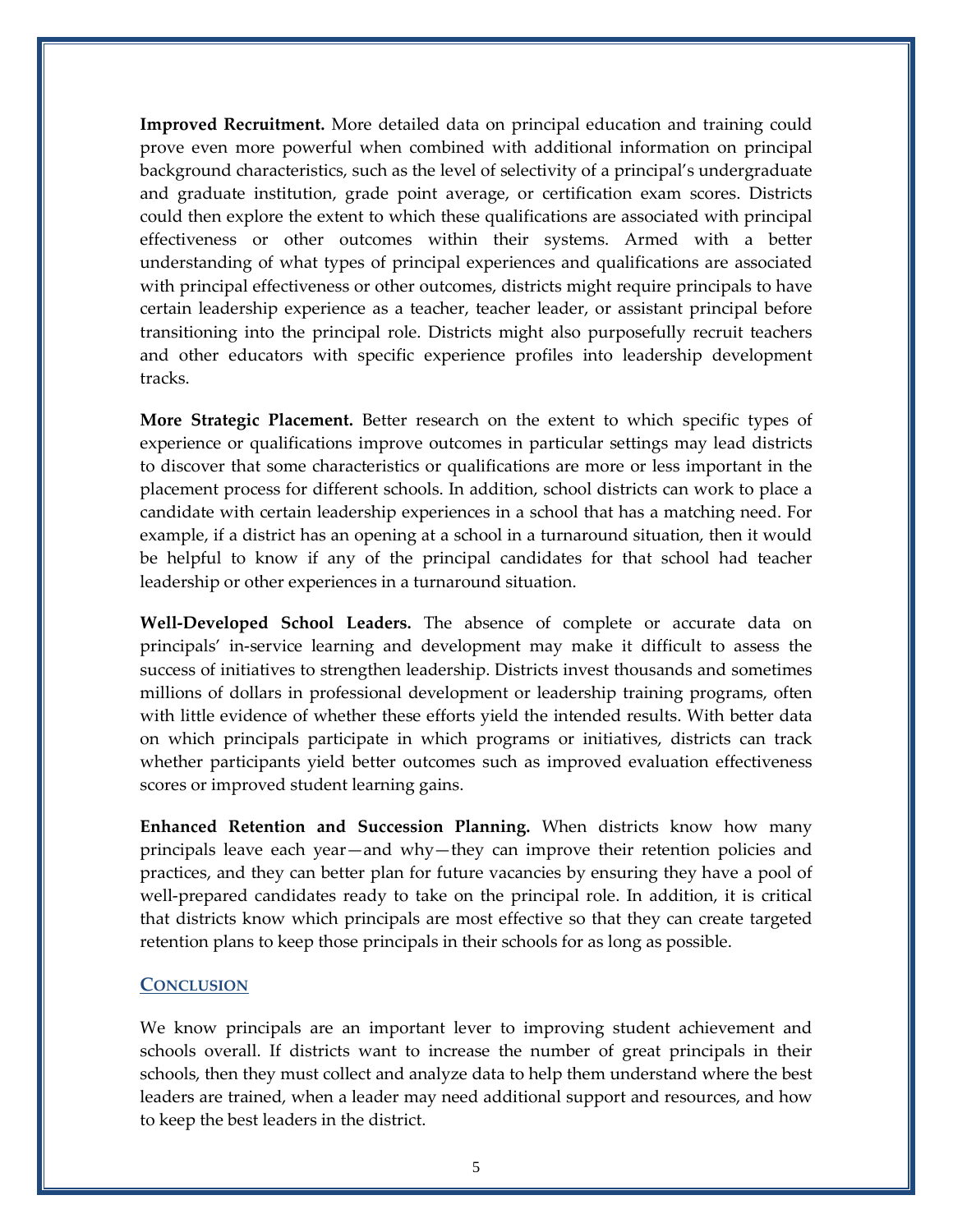Districts may need to allocate greater resources toward data-collection efforts, provide more specific data-collection protocols, and collect more information from principals upon hiring. They may also wish to collect this information from current principals to complete data sets for both new and experienced principals. States might support the development of improved data infrastructures and help districts collect data in ways that are consistent and comparable.

In the sections that follow, we highlight three examples of districts that have developed comprehensive leader tracking systems, and we provide guiding questions and a checklist of data elements for districts to consider in addressing key questions to support finding, supporting, and keeping the best leaders.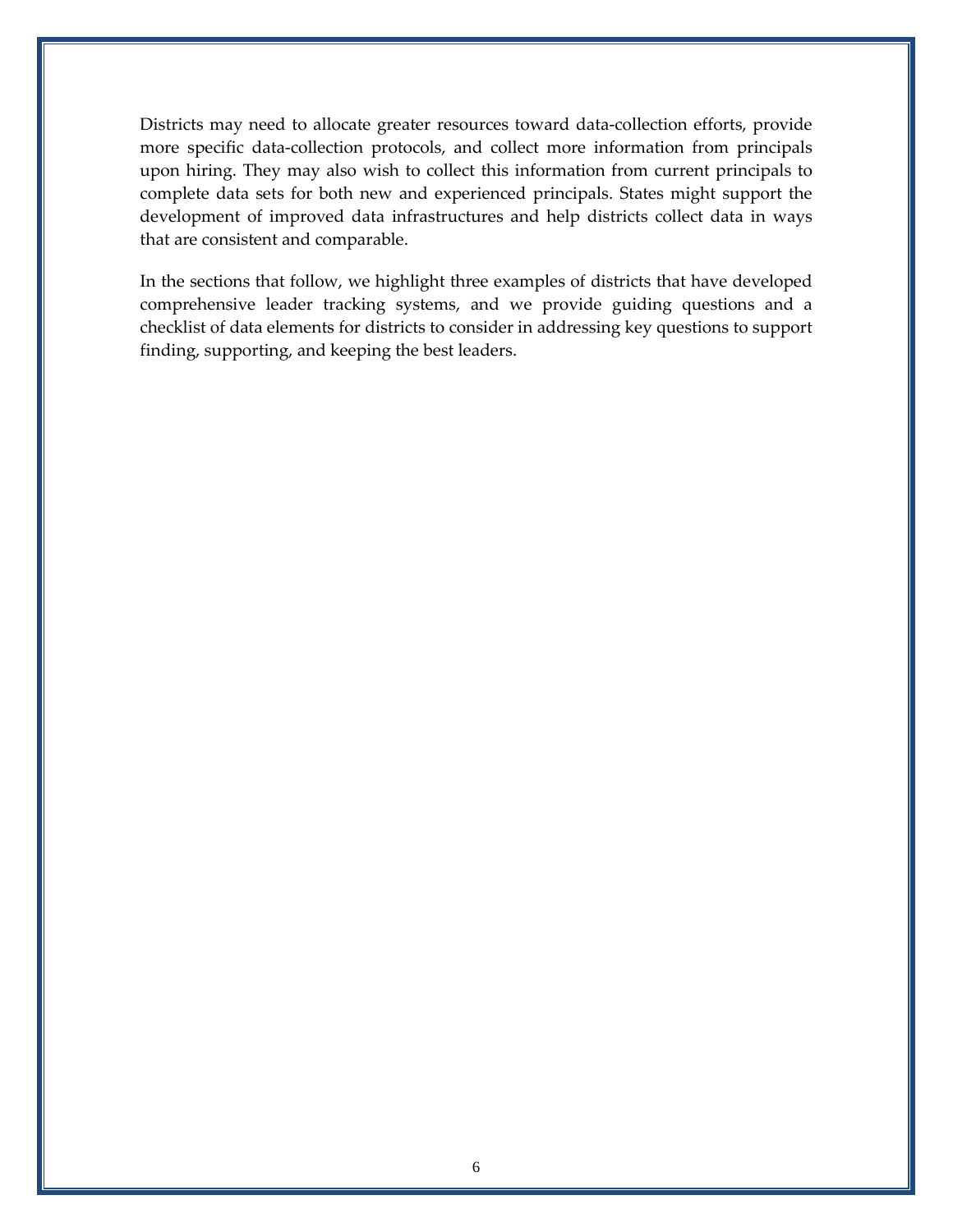#### **PRACTICES TO WATCH**

#### *Leadership Tracking Systems in Hillsborough County Public Schools, Charlotte-Mecklenburg Schools, and Prince George's County Public Schools*

Some districts have begun to develop data-collection systems that allow for the type of data analysis that we have discussed in this brief. Hillsborough County Public Schools (HCPS) Charlotte-Mecklenburg Schools (CMS), and Prince George's County Public Schools (PGCPS) are three examples.

HCPS is a large school district in Tampa, Florida, serving more than 200,000 students, and CMS is located in Charlotte, North Carolina, serving 146,100 students.<sup>[3](#page-6-0),[4](#page-6-1)</sup> PGCPS is the second-largest school system in Maryland, serving 128,937 students.<sup>[5](#page-6-2)</sup> Although all three districts began rethinking their principal leadership data systems as part of a grant from the Wallace Foundation, they have designed systems that can be sustained without additional grant money in the long term. Several years ago, district leadership found that they were making uninformed decisions about who was put in the principal role. Even though they had some processes in place to improve decisions about leadership—such as creating a pool of candidates for the role, improving partnerships with principal preparation programs, and implementing more lengthy preparation and induction processes—they still felt that they were not always getting the strongest person for each particular principal position.

As a result, each district developed its own "leader tracking system." PGCPS is still in the process of building their system, and they advise other districts to allow up to five years to plan, develop, and implement a system like this. These leader-tracking systems allow districts to collect longitudinal data on aspiring leaders, such as previous experience (both type of role and length), certification, detailed preparation information, performance evaluation data, and data about participation in professional development.

Although the specifics of the systems are different in each district, all three districts ensure that data are collected regularly and maintained in a way that makes it easily available and usable to district staff. Also, both districts use the data frequently to inform important practice and policy decisions about leadership initiatives. These systems have allowed the districts to:

- **Strengthen partnerships with principal preparation programs**. Partner programs use leader-tracking system data to better align their programs with district needs.<sup>[6](#page-6-3)</sup>
- **Improve the principal candidate pool**. The district can systematically review candidate credentials, experiences, and training. The district can also target professional development to meet the needs of aspiring leaders.
- **Better match candidates to schools**. When principal positions open up, the district can make improved matching decisions on which qualified aspiring leader should be placed in

 $\overline{a}$ 

<span id="page-6-0"></span><sup>&</sup>lt;sup>3</sup> Student data for Hillsborough County Public Schools are accurate as of February 2016

<span id="page-6-1"></span>[<sup>\(</sup>http://www.sdhc.k12.fl.us/students/\)](http://www.sdhc.k12.fl.us/students/).<br><sup>4</sup> Data for Charlotte-Mecklenburg Schools are provided for the 2016–16 school year [\(http://www.cms.k12.nc.us/mediaroom/aboutus/Documents/CMS%20Fast%20Facts%20Sheet%202015-](http://www.cms.k12.nc.us/mediaroom/aboutus/Documents/CMS%20Fast%20Facts%20Sheet%202015-2016.pdf)<br>2016.pdf).

<span id="page-6-2"></span> $\frac{1}{2}$ Data for Prince George's County Public Schools is accurate as of January 2016.<br>(http://www1.pgcps.org/factsandfigures/).

<span id="page-6-3"></span> $\overline{6}$  Data released to outside partners follow each district's data policies, which protect its employees and students.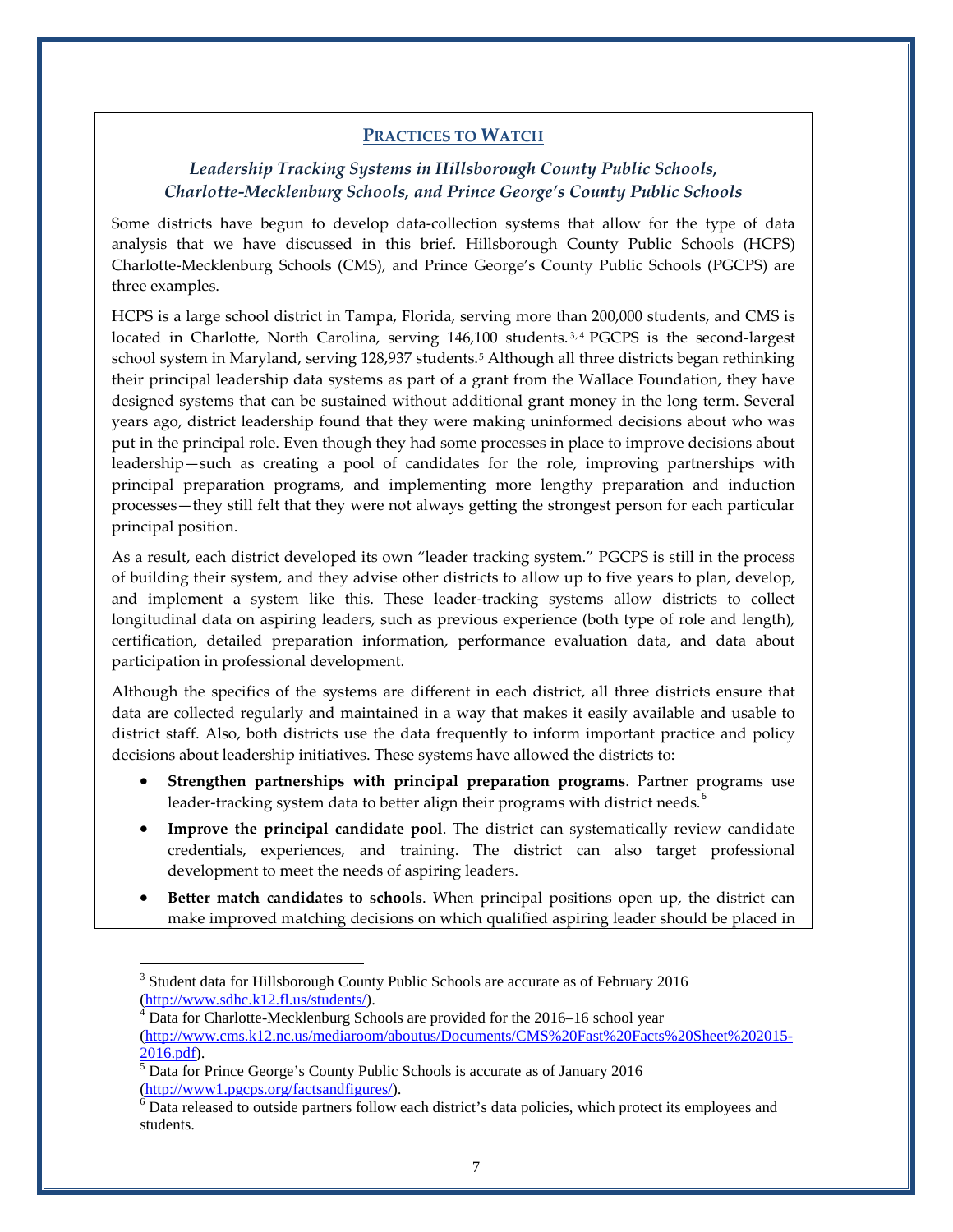which school based on that candidate's experiences and training.

#### **RECOMMENDED DISTRICT DATA ELEMENTS CHECKLIST**

Districts or researchers will need different information to effectively manage and support their school leaders and answer different research or policy questions about them. Districts may want to answer key questions to make hiring and training/support decisions related to school leaders. The checklist that follows indicates the types of data districts or researchers would need to answer some or all of these questions, and it provides some additional research questions that might be explored through the availability of certain data variables.

• **Which principal preparation programs produce more or less effective principals in our district? Which programs produce principals with other desirable characteristics or outcomes (e.g., principals with particular backgrounds or principals that are retained longer or have strong impact on school climate)?**

*To explore which preparation programs that prepare principals in a given district are*  doing the most effective job, districts or researchers need data that specifically identify *where principals were prepared (principal preparation data), data on which principals led which schools during which school years (principal assignment data), data on student or school achievement or climate or principal evaluation data (effectiveness data), and/or data on principal characteristics (principal background data).*

• **What types of experience or qualifications do the most effective principals in the district have?**

To determine what types of experience or qualifications the most effective principals in a given district have (e.g., teaching experience, experience as an assistant principal, and selectivity of undergraduate or graduate institution), districts or researchers need data that specifically identify principals career pathways (experience in other school or district roles), data on their graduate and undergraduate preparation, data on which principals led which schools during which school years (principal assignment data), and data on student or school achievement or principal evaluation data (effectiveness data).

• **What types of professional development and other support have the most effective principals received?**

To determine what types of training or other district supports may contribute to developing effective principals (e.g., in-service learning opportunities), districts or researchers need data that specifically identify principal participation in all professional learning opportunities, programs, or initiatives (experience in other school or district roles); data on which principals led which schools during which school years (principal assignment data); and data on student or school achievement or principal evaluation data (effectiveness data).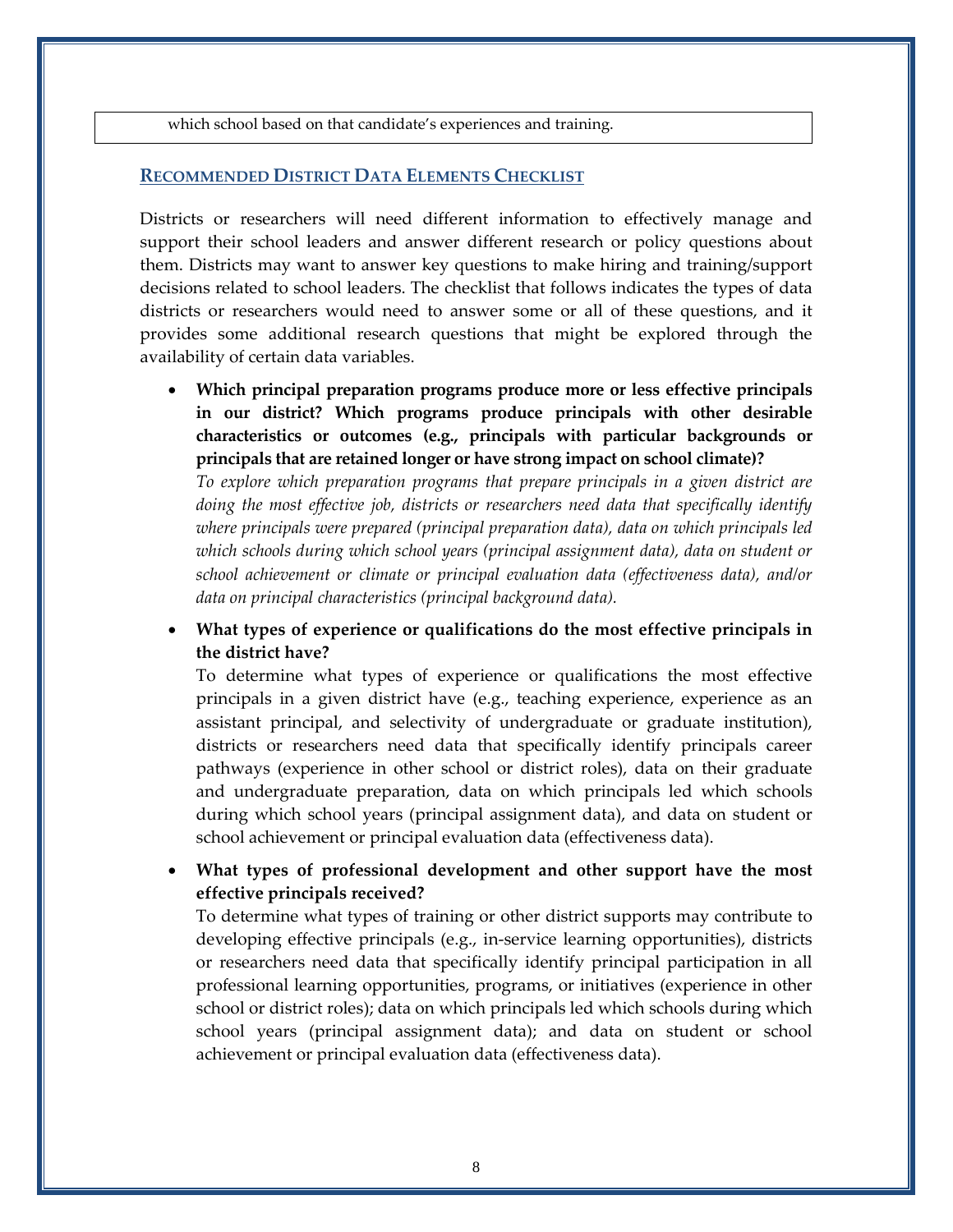# **PRINCIPAL DATA REQUIRED FOR EFFECTIVE TALENT MANAGEMENT[7](#page-8-0)**

|                                | Principal Background Data                                                    |                      |
|--------------------------------|------------------------------------------------------------------------------|----------------------|
|                                | Unique principal identification number (constant across years)               |                      |
| Are principals                 | Principal first name                                                         |                      |
| with specific                  | Principal last name                                                          |                      |
| demographic<br>characteristics | Principal middle initial                                                     |                      |
| more effective at              |                                                                              |                      |
|                                | Date of birth                                                                |                      |
| leading schools                | Gender                                                                       |                      |
| with certain                   | Race/ethnicity                                                               |                      |
| demographic                    | <b>Experience in District</b>                                                |                      |
| characteristics?               | Role or job code (including teaching, administrative, and other assignments) |                      |
|                                | Start date of assignment to role or job code                                 |                      |
|                                | End date of assignment to role or job code                                   |                      |
| Do principals                  | Grade level(s) of assignment                                                 |                      |
| become more                    | School or institution ID                                                     |                      |
|                                | School or institution name                                                   | Do more effective    |
| effective as they              | Reason employment ended                                                      | teachers become      |
| gain experience?               | Principal evaluation rating                                                  | more effective       |
|                                | Principal evaluation rating year or period                                   | leaders?             |
|                                | Years of experience as principal                                             |                      |
|                                | Years of experience as assistant principal or vice principal                 |                      |
|                                | Years of experience as teacher                                               |                      |
| Does having more               | Teacher evaluation rating                                                    | Are principals       |
| years of experience            | Teacher evaluation year or period                                            | recruited from       |
| as a teacher or                | Years of experience in other role (specify)                                  | outside of the       |
| other leader make              | Total years of experience in education                                       | district more        |
| principals more                | <b>Experience Outside District</b>                                           | effective or do they |
| effective?                     | Years of experience as principal                                             | stay longer than     |
|                                | Years of experience as assistant principal or vice principal                 | principals           |
|                                | Years of experience as teacher                                               | recruited from       |
|                                | Years of experience in other role (specify)                                  | within the district? |
|                                | Total years of experience in education                                       |                      |
|                                | Preparation and Certification Information                                    |                      |
| Are particular                 | Institution                                                                  | Is there a           |
| license types or               | Specific program name                                                        | relationship         |
| specializations                | Degree type (bachelor's degree, master's degree, etc.)                       | between the          |
| associated with                | Grade point average                                                          | selectivity of a     |
| more effective                 | Program completion date                                                      | principal's          |
| principals?                    | Certification or license type                                                | undergraduate or     |
|                                | Certification or license grade level(s)                                      | graduate             |
|                                | Certification or license subject area                                        | institution and      |
| Are certain                    | Certification or license endorsement or specialization                       | their effectiveness? |
| in-service                     | Date certificate or license issued                                           |                      |
| professional                   | Date of certificate or license expiration                                    |                      |
| learning supports              | Proficiency or certification test score                                      |                      |
| or programs                    | Proficiency or certification test date                                       | Is there a           |
| associated with                | Proficiency or certification test name                                       | relationship         |
| increased                      | Highest degree earned                                                        | between              |
| principal                      | <b>In-Service Professional Learning</b>                                      | certification test   |
| effectiveness or               | Program code (e.g., districtwide mentoring program)                          | scores and           |
| retention?                     | Program enrollment start date                                                | principal            |
|                                | Program enrollment end date                                                  | effectiveness?       |

 $\overline{a}$ 

<span id="page-8-0"></span> $<sup>7</sup>$  Note that the exact data elements for districts may vary based on state licensure requirements and on internal data</sup> systems or structures. In addition, some data may need to be updated yearly and some may be permanent. Finally, files may require multiple records per principal (e.g., to include information about teacher and administrator certification, multiple preparation and assignments, etc.).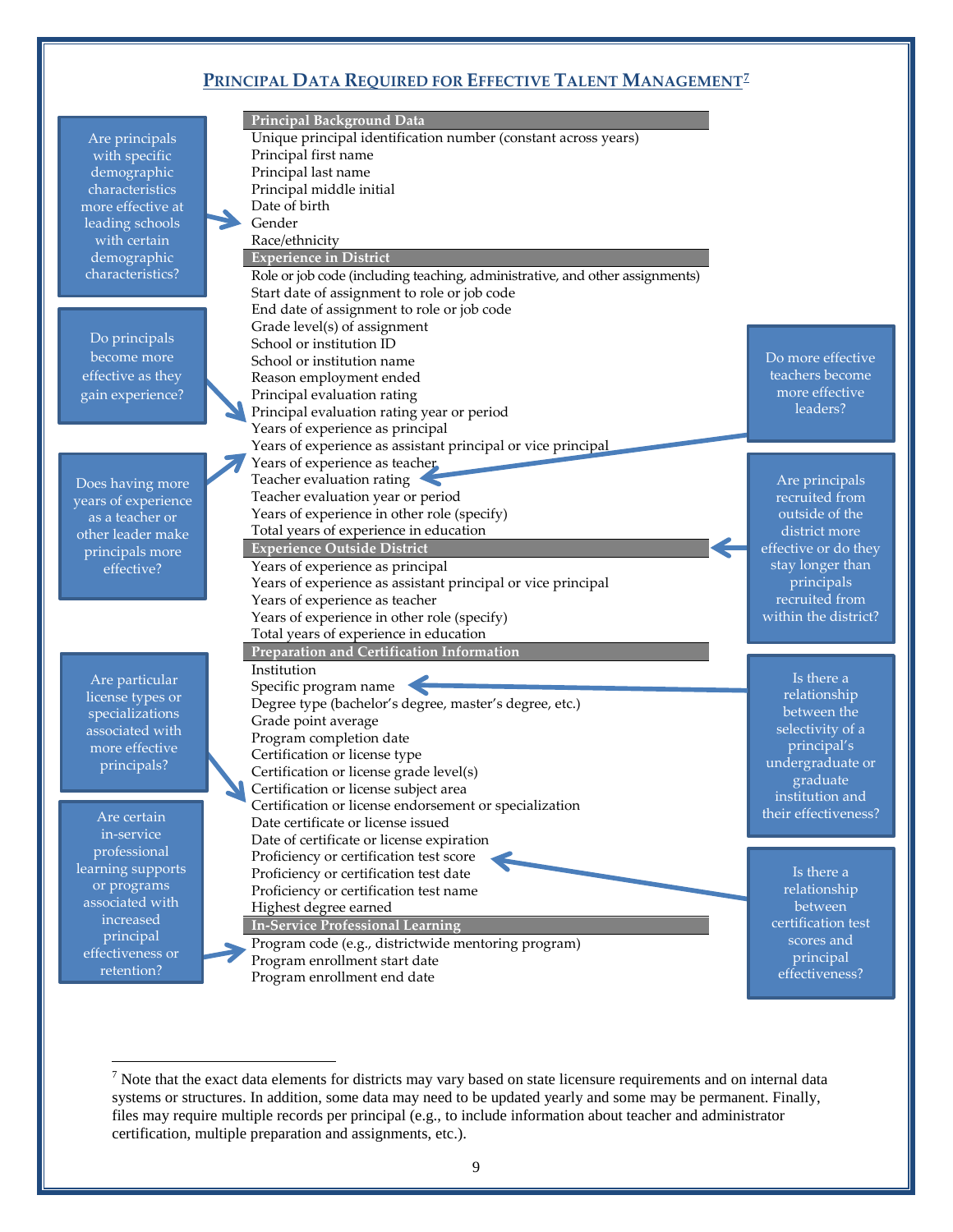#### **REFERENCES**

- Clifford, M., Behrstock-Sherratt, E., & Fetters, J. (2012). *The ripple effect: A synthesis of research on principal influence to inform performance evaluation design.* Washington, DC: American Institutes for Research.
- Hallinger, P., & Heck, R. H. (1998). Exploring the principal's contribution to school effectiveness: 1980–1995. *School Effectiveness and School Improvement*, *9*(2), 157–191.
- Leithwood, K., Louis, S. L., Anderson, S., & Wahlstrom, K. (2004). *How leadership influences student learning*. New York, NY: Wallace Foundation.
- Marzano, R. J., Waters, T., & McNulty, B. A. (2005). *School leadership that works: From research to results.* Alexandria, VA: ASCD.